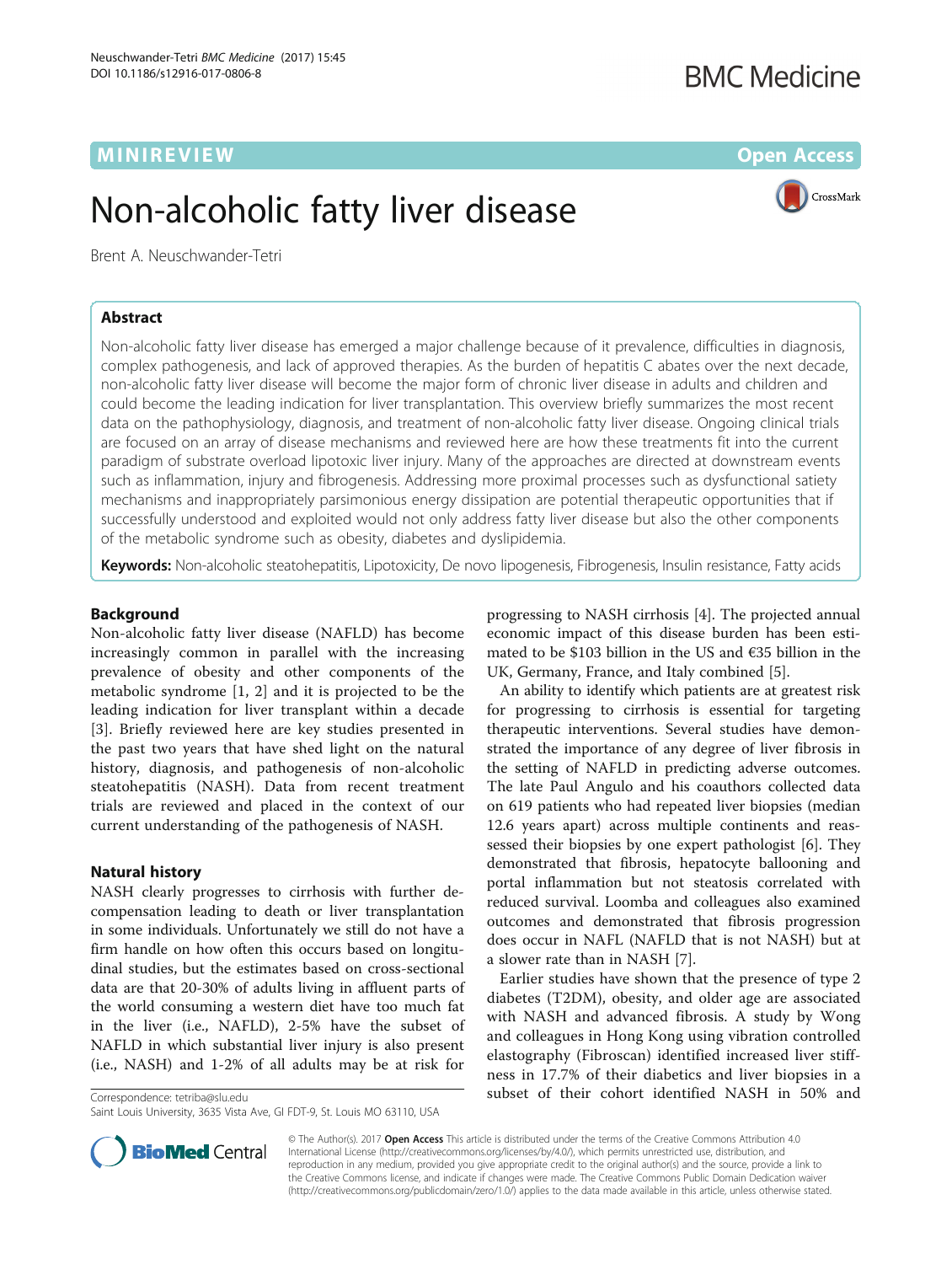<span id="page-1-0"></span>stage 3-4 fibrosis in 57% [[8\]](#page-4-0). A European population study similarly showed increased liver stiffness in 17.2% of people with T2DM and NAFLD [[9\]](#page-4-0).

The observation that steatosis does not necessarily correlate with outcomes may seem unintuitive as we all tend to be impressed by substantial steatosis on imaging or liver biopsy. But when considered in the context of the pathophysiology of NASH (Fig. 1), the transient storage of fatty acids as inert triglyceride, the primary component of steatosis, may actually be an adaptive or protective mechanism rather than part of the pathophysiology and thus the magnitude of this accumulation may not be not directly related to liver injury. That being said, examination of the NHANES dataset where liver histology is not known demonstrated that severe steatosis by ultrasound or

an elevated alanine aminotransferase (ALT) are both associated with increased liver related mortality [[10](#page-4-0)]. How much of this risk is driven by undiagnosed NASH is unknown.

NAFLD is also associated with hepatocellular carcinoma (HCC) [[11\]](#page-4-0). HCC is commonly thought of as occurring in the setting of cirrhosis or after decades of chronic hepatitis B infection, and only occasionally in the setting of chronic liver disease that has not yet progressed to cirrhosis. Importantly, a recent survey of US veterans demonstrated that the preponderance of noncirrhotic HCC occurs in patients with NAFLD compared to other causes of chronic liver disease [\[12](#page-4-0)]. This observation suggests that we may need to rethink the strategy of confining our current practice of performing surveillance imaging only in cirrhotic NASH patients.



Fig. 1 Substrate overload lipotoxic injury (SOLLI) model of NASH pathogenesis. The primary metabolic substrates are the monosaccharides glucose and fructose that are turned into fatty acids in the liver and fatty acids themselves that are delivered to the liver from adipose tissue. From this perspective, the most proximal abnormalities in the pathogenesis of NASH are the supply of excess dietary carbohydrates and fatty acids. The carbohydrates are derived from dietary intake and the fatty acids primary from adipose tissue, especially in the setting of insulin resistance. Carbohydrates can be converted to fatty acids through the multi-enzymes process of de novo lipogenesis and the transcription factor SREBP1c plays a dominant role in regulating the expression of these enzymes. Fatty acids in the liver can be oxidized by mitochondria or converted back into triglyceride for export into the blood as VLDL. In the setting of carbohydrate and fatty acid substrate overload or impairment of the pathways of fatty acid disposal, or perhaps most likely a combination of both arms, fatty acids may promote the generation of lipotoxic species (e.g., diacylglycerols [DAGs], ceramides, lysophosphatidyl choline species [LPCs]) that mediate endoplasmic reticulum stress, mitochondrial dysfunction, hepatocellular injury, inflammation, and apoptosis to produce the histological phenotype currently called NASH. These processes are then the stimuli for fibrogenesis and possibly malignant transformation. Major modulators of the hepatocellular response to lipotoxic stress may include the gut microbiome, a variety of cytokines, chemokines, and adipokines, free cholesterol, uric acid, free cholesterol and possibly periodic hypoxia caused by obstructive sleep apnea (OSA). DNL, de novo lipogenesis; SREBP1c, sterol response element binding protein-1c; ACC, acetyl-Coenzyme A carboxylase; FAS, fatty acid synthetase; SCD, stearoyl-Coenzyme A desaturase; CYP, cytochrome P450; PNPLA3, patatin like phospholipase domain containing 3; VLDL, very low density lipoprotein; OSA, obstructive sleep apnea; HCC, hepatocellular carcinoma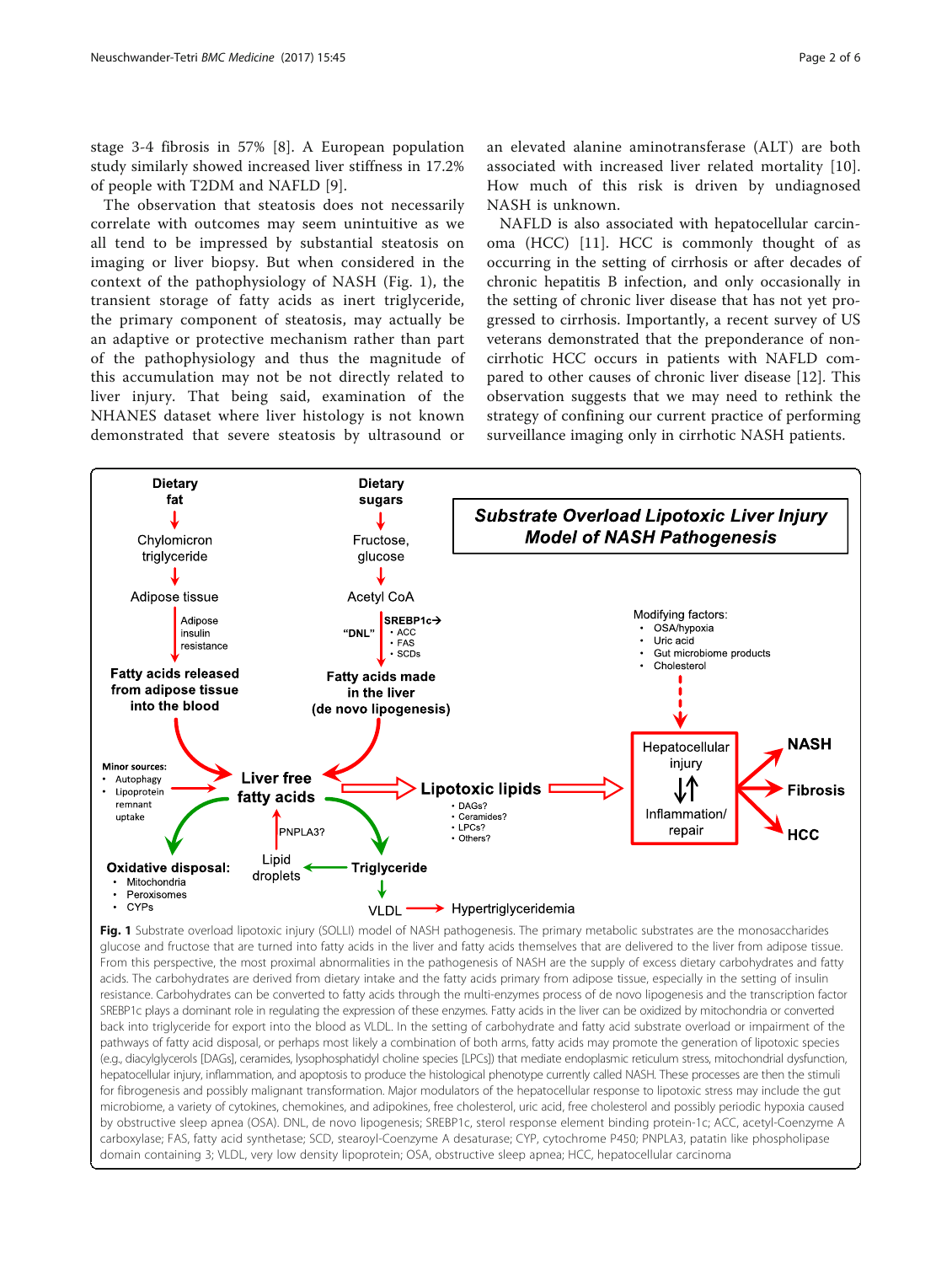#### **Diagnosis**

Whereas NAFLD can be diagnosed by imaging studies such as ultrasound, computed tomography (CT), or magnetic resonance imaging (MRI), the presence of NASH still requires a liver biopsy to identify the presence and location of its features such as inflammation, hepatocyte ballooning, Mallory-Denk bodies, and early fibrosis [\[13](#page-4-0)]. Because of the invasive nature and cost of a biopsy, non-invasive means of detecting NASH and various stages of liver fibrosis are sorely needed. A study measuring specific serum metabolites identified by mass spectrometry plus the presence of elevated AST, fasting insulin and the PNPLA3 genotype was found to be good at discerning NASH from NAFL in a northern European cohort [\[14\]](#page-4-0). NASH is primarily a disorder of fat metabolism and thus serum lipidomic studies may offer the best opportunity to find specific lipids in the blood that can distinguish NASH from NAFL. Using a purely lipidomic approach, Loomba and colleagues found specific oxidized arachidonic acid species that robustly differentiated NASH from NAFL in a small but extensively characterized cohort in the US [\[15](#page-4-0)].

Non-invasively assessing fibrosis is the other major unmet need in NASH diagnostics. A large number of algorithms based on clinical data and imaging to assess fibrosis have been developed, but their major strength tends to be in identifying advanced fibrosis with less utility in earlier stages [\[16](#page-4-0)–[19\]](#page-5-0). A newer technique takes a different approach by looking at collagen turnover using stable isotope labeling of new collagen [[20](#page-5-0)], a technique that may have promise in treatment trials where current histological, serum and instrument based testing lack sensitivity for small changes over short time periods.

#### Pathogenesis

Data from animal and human studies supports the concept that the hepatocellular injury that characterizes NASH is driven by an overload of primary metabolic substrates (glucose, fructose and fatty acids) in the liver resulting in diversion of fatty acids into pathways that promote cellular injury and a dysfunctional response to that injury (Fig. [1\)](#page-1-0) [[21](#page-5-0)–[26\]](#page-5-0). Different aspects of these pathways leading to NASH and the resulting fibrosis likely vary among patients similar to the associated complex diseases obesity and diabetes [\[27](#page-5-0)].

#### **Treatment**

Lifestyle modification with a focus on healthy eating, weight loss when needed, and regular exercise remain the cornerstone of therapy in adults [\[28](#page-5-0)–[31](#page-5-0)] and children [\[32](#page-5-0)]. When recommending healthy food choices, a Mediterranean diet has been shown to be a good alternative to a western diet [[13](#page-4-0), [33](#page-5-0)]. Bariatric surgery can be a good option in selected patients and a long term follow up study has been shown to reverse NASH and even substantial fibrosis in some [[34, 35\]](#page-5-0). However, surgery is possible in only a minority of patients and there is clearly a need for pharmacological therapy [[36, 37](#page-5-0)]. Prior clinical trial data suggest that pioglitazone or vitamin E may be beneficial in non-diabetic NASH patients [[38\]](#page-5-0) and the benefit of pioglitazone on reversing NASH and improving fibrosis was recently confirmed in diabetic patients [[39\]](#page-5-0). More recent trial results are reviewed below and the substrate overload lipotoxic liver injury (SOLLI) model of NASH pathogenesis provides an organized approach to understanding these multiple potential points of attack (Fig. [2\)](#page-3-0).

There are no approved drugs for NASH but recent trial data suggests that different approaches may be beneficial in subgroups of patients with NASH. It probably makes sense that no single therapy will reverse NASH in all patients since different patients likely manifest the phenotype of NASH in response to different genetic predispositions and environmental exposures. In addition, a major challenge for taking potential treatments through to approval by government agencies has been identifying meaningful trial endpoints. The field has moved forward due to the combined efforts to address these issues by regulatory agencies, industry, and academics [\[40\]](#page-5-0).

The peroxisomal proliferator activated receptor (PPAR) family of nuclear receptors sense the presence of lipophilic molecules and regulate gene expression accordingly. PPARα upregulates oxidative metabolism in the liver and PPARδ does so predominately in muscle. The PPARα/δ ligand elafibranor was evaluated in the GOLDEN trial and appeared to resolve NASH in the subgroup with more severe disease at baseline who also received the highest dose [\[41\]](#page-5-0). Fibrosis improvement was also found in those whose NASH resolved. These findings have led to the initiation of an ongoing phase 3 trial.

In a different approach to modulating metabolism, a bile-acid derived ligand for the nuclear hormone receptor FXR, obeticholic acid, was evaluated in the FLINT trial. This drug was recently approved to treat primary biliary cholangitis at a dose of 10 mg daily and in the FLINT trial, subjects received a higher dose of 25 mg daily for 72 weeks resulting in improvements in the composite NAFLD activity score and fibrosis [\[42](#page-5-0)]. This drug is also in a phase 3 trial.

Modulating the glucagon-like-1 (GLP-1) incretin pathway has been a valuable adjunct in the treatment of type 2 diabetes because of the diverse favorable effects of GLP-1 and its analogues in modulating metabolism at multiple targets in the body. The GLP-1 analogue liraglutide is used to treat diabetes and was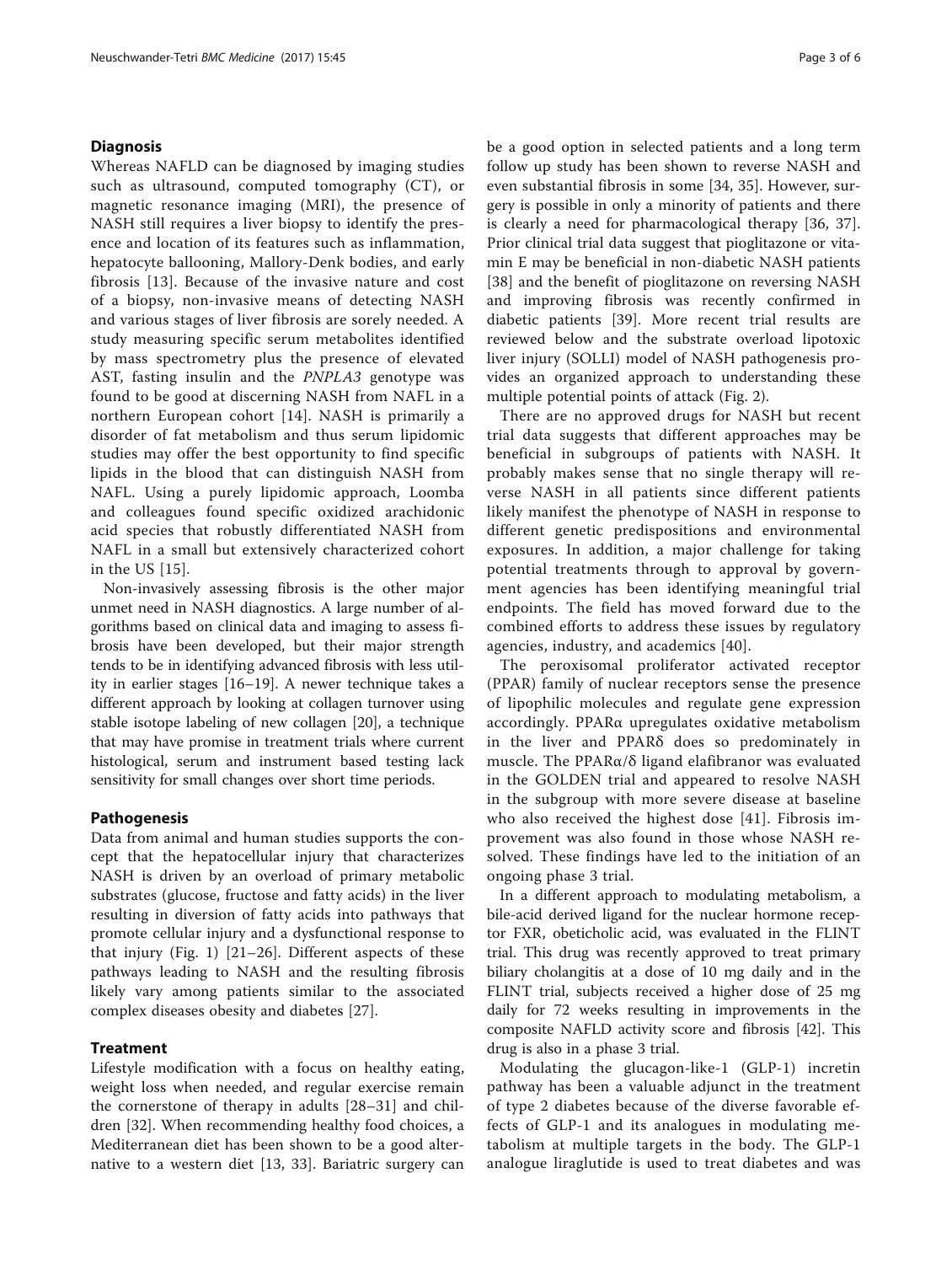<span id="page-3-0"></span>

Fig. 2 The SOLLI model predicts targets of therapy. Shown are many of the agents that have been studied in recent clinical trials or are the subject of ongoing trials. Healthy eating habits and bariatric surgery regulate the intake of metabolic substrates and thus their reduction is a treatment approach targeting the most proximal events in the process. Pharmacologic manipulation of eating behaviors and satiety may also be effective proximal interventions. Adipose tissue insulin resistance allows inappropriate lipolysis and release of fatty acids into the circulation which can be taken up by the liver. Both fatty acids and glucose in the blood can be diverted to oxidative pathways (green arrows) in other tissues and these pathways are thought to be augmented by exercise, PPARγ and PPARδ ligands, GLP-1 analogues, and other hypothetical interventions under investigation. The synthesis of fatty acids in the liver, or de novo lipogenesis, can be down-regulated by decreasing the regulatory transcription factor SREBP1c or by inhibiting specific enzymes in the DNL pathway. Fatty acids in the liver can be used in a large number of metabolic pathways but for disposal, they are oxidized by mitochondria, peroxisomes, and certain cytochrome P450 isoforms (CYPs) or reesterified to glycerol to form triglyceride. Pharmacologic promotion of triglyceride formation would increase lipoprotein secretion into the blood as very low density lipoprotein (VLDL) and could thus increase the risk of cardiovascular disease–not a likely treatment approach for NASH. Little is known about the lipotoxic species generated in NASH, but once these are better characterized, specifically inhibiting their formation or accelerating their disposal could become effective treatment approaches. Many of the treatment approaches in current clinical trials are focused on managing the consequences of lipotoxic injury by using anti-inflammatory agents, anti-apoptotic agents and anti-fibrotics. (Red arrows indicate inhibitory approaches; green arrows indicate possible beneficial diversion of metabolic substrates)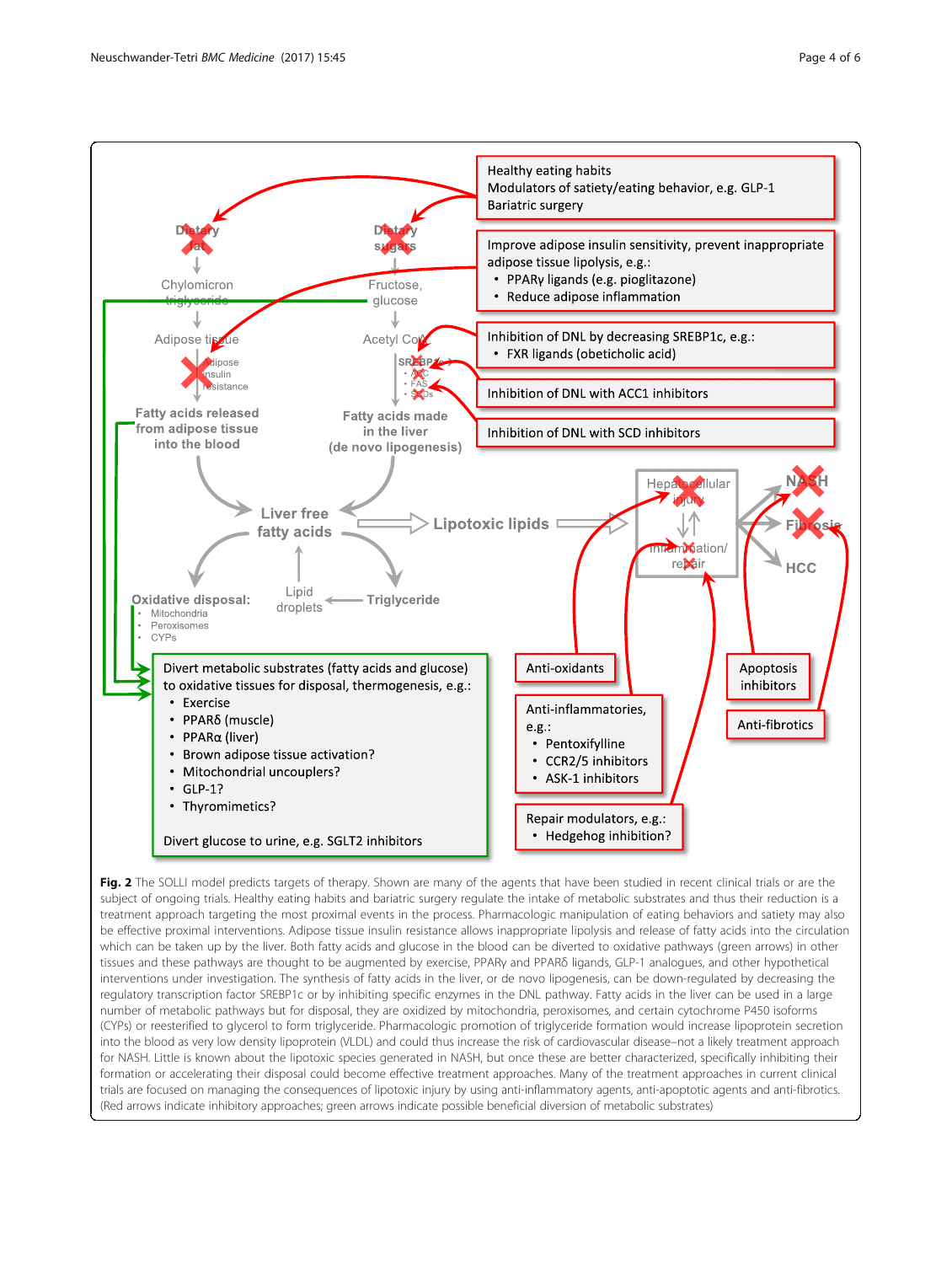<span id="page-4-0"></span>evaluated in patients with NASH in the LEAN trial in the UK [[43\]](#page-5-0). It was a small trial and barely met the primary endpoint of resolution of NASH without worsening of fibrosis (9/23 vs 8/22 placebo treated patients, P 0.019). In a study of sitagliptin, a drug that prevents breakdown of endogenous GLP-1, the drug was not found to have any effect on liver histology or ALT in patients with NASH [[44](#page-5-0)]. Thus augmenting the GLP-1 axis may have an adjunctive role in the context of combination therapy but is unlikely to play a major role as monotherapy.

Based on the hypothesis that the lobular inflammation in NASH contributes to hepatocellular injury and fibrogenesis [[45\]](#page-5-0), anti-inflammatory agents have been investigated. A prior study of pentoxifylline was promising [[46\]](#page-5-0) but a trial of an effective anti-inflammatory phosphodiesterase-4 inhibitor was negative [\[47\]](#page-5-0). More recently, an antagonist of the chemokine 2 and chemokine 5 receptors (CCR2/5) called cenicriviroc has been evaluated and the preliminary trial results suggest improvements in fibrosis [[48](#page-5-0)].

Even if treatments are found that reverse NASH, some patients will continue to present with advanced fibrosis or cirrhosis and thus effective antifibrotic agents may always be needed [[30\]](#page-5-0). Effective anti-NASH drugs will likely have indirect antifibrotic effects by eliminating the stimulus for fibrogenesis, but some drugs have been designed to be directly antifibrotic (e.g., the galectin-3 inhibitor MD-02) or increasing extracellular matrix turnover (e.g. simtuzumab) and are currently in clinical trials.

#### Future directions

Many of the current pharmacological approaches to treating NASH are focused on relatively downstream events of liver injury, inflammation and fibrogenesis. It may be advantageous to manipulate the upstream events leading to substrate overload such as central nervous system control of satiety mechanisms and energy efficiency [\[49, 50](#page-5-0)]. Recent insights into the genetic control of eating-related reward signaling [[51\]](#page-5-0) and peripheral input to the CNS modulating the central control of metabolism [[52](#page-5-0)] raise the possibility of developing therapeutics not only for the liver but the other components of the metabolic syndrome.

### Conclusions

As we enter an era of increasing genomic, lipidomic and metabolomic information, the future is bright for improving our understanding of the pathogenesis of NASH to the point where we can provide individualized treatment. A challenge in the field now is to correlate the emerging data with treatment responses to attain this goal.

#### Author's information

Dr. Neuschwander-Tetri is Professor of Internal Medicine at Saint Louis University where he serves as the Director of the Division of Gastroenterology and Hepatology. He has a long-standing interest in the pathogenesis and treatment of NASH and has active basic and clinical research programs in NASH. He is a founding member of the NIDDK funded NASH Clinical Research Network (CRN) and serves as an active member of the Liver Forum.

#### Competing interests

Dr. Neuschwander-Tetri has served as a consultant for Nimbus Therapeutics, Bristol Myers Squibb, Boehringer-Ingelheim, Janssen, Conatus, Enanta, Novartis, Galmed, Zafgen, Receptos, Pfizer, Allergan, MedImmune, CoSynance, Tobira. The author declares that he/she has no competing interests.

#### Received: 3 November 2016 Accepted: 6 February 2017 Published online: 28 February 2017

#### References

- Rinella ME. Nonalcoholic fatty liver disease: a systematic review. JAMA. 2015;313:2263–73.
- 2. Brunt EM, Wong VW, Nobili V, Day CP, Sookoian S, Maher JJ, Bugianesi E, Sirlin CB, Neuschwander-Tetri BA, Rinella ME. Nonalcoholic fatty liver disease. Nat Rev Dis Primers. 2015;1:15080.
- 3. Wong RJ, Aguilar M, Cheung R, Perumpail RB, Harrison SA, Younossi ZM, Ahmed A. Nonalcoholic steatohepatitis is the second leading etiology of liver disease among adults awaiting liver transplantation in the United States. Gastroenterology. 2015;148:547–55.
- 4. Goh GB, McCullough AJ. Natural history of nonalcoholic fatty liver disease. Dig Dis Sci. 2016;61:1226–33.
- 5. Younossi ZM, Blissett D, Blissett R, Henry L, Stepanova M, Younossi Y, Racila A, Hunt S, Beckerman R. The economic and clinical burden of nonalcoholic fatty liver disease in the United States and Europe. Hepatology. 2016;64:1577–86.
- 6. Angulo P, Kleiner DE, Dam-Larsen S, Adams LA, Bjornsson ES, Charatcharoenwitthaya P, Mills PR, Keach JC, Lafferty HD, Stahler A, Haflidadottir S, Bendtsen F. Liver fibrosis, but no other histologic features, is associated with long-term outcomes of patients with nonalcoholic fatty liver disease. Gastroenterology. 2015;149:389–97.
- 7. Singh S, Allen AM, Wang Z, Prokop LJ, Murad MH, Loomba R. Fibrosis progression in nonalcoholic fatty liver vs nonalcoholic steatohepatitis: A systematic review and meta-analysis of paired-biopsy studies. Clin Gastroenterol Hepatol. 2015;13:643–54.
- 8. Kwok R, Choi KC, Wong GL, Zhang Y, Chan HL, Luk AO, Shu SS, Chan AW, Yeung MW, Chan JC, Kong AP, Wong VW. Screening diabetic patients for non-alcoholic fatty liver disease with controlled attenuation parameter and liver stiffness measurements: a prospective cohort study. Gut. 2016;65:1359–68.
- 9. Koehler EM, Plompen EP, Schouten JN, Hansen BE, Darwish Murad S, Taimr P, Leebeek FW, Hofman A, Stricker BH, Castera L, Janssen HL. Presence of diabetes mellitus and steatosis is associated with liver stiffness in a general population: The Rotterdam study. Hepatology. 2016;63:138–47.
- 10. Unalp-Arida A, Ruhl CE. Noninvasive fatty liver markers predict liver disease mortality in the U.S. population. Hepatology. 2016;63:1170–83.
- 11. Reeves HL, Zaki MY, Day CP. Hepatocellular carcinoma in obesity, type 2 diabetes, and NAFLD. Dig Dis Sci. 2016;61:1234–45.
- 12. Mittal S, El-Serag HB, Sada YH, Kanwal F, Duan Z, Temple S, May SB, Kramer JR, Richardson PA, Davila JA. Hepatocellular carcinoma in the absence of cirrhosis in United States veterans is associated with nonalcoholic fatty liver disease. Clin Gastroenterol Hepatol. 2016;14:124–31.
- 13. European Association for the Study of the Liver (EASL), European Association for the Study of Diabetes (EASD), European Association for the Study of Obesity (EASO). EASL-EASD-EASO Clinical Practice Guidelines for the management of non-alcoholic fatty liver disease. J Hepatol. 2016;64:1388–402.
- 14. Zhou Y, Orešič M, Leivonen M, Gopalacharyulu P, Hyysalo J, Arola J, Verrijken A, Francque S, Van Gaal L, Hyötyläinen T, Yki-Järvinen H. Noninvasive detection of nonalcoholic steatohepatitis using clinical markers and circulating levels of lipids and metabolites. Clin Gastroenterol Hepatol. 2016;14:1463–72.
- 15. Loomba R, Quehenberger O, Armando A, Dennis EA. Polyunsaturated fatty acid metabolites as novel lipidomic biomarkers for noninvasive diagnosis of nonalcoholic steatohepatitis. J Lipid Res. 2015;56:185–92.
- 16. Kaswala DH, Lai M, Afdhal NH. Fibrosis assessment in nonalcoholic fatty liver disease (NAFLD) in 2016. Dig Dis Sci. 2016;61:1356–64.